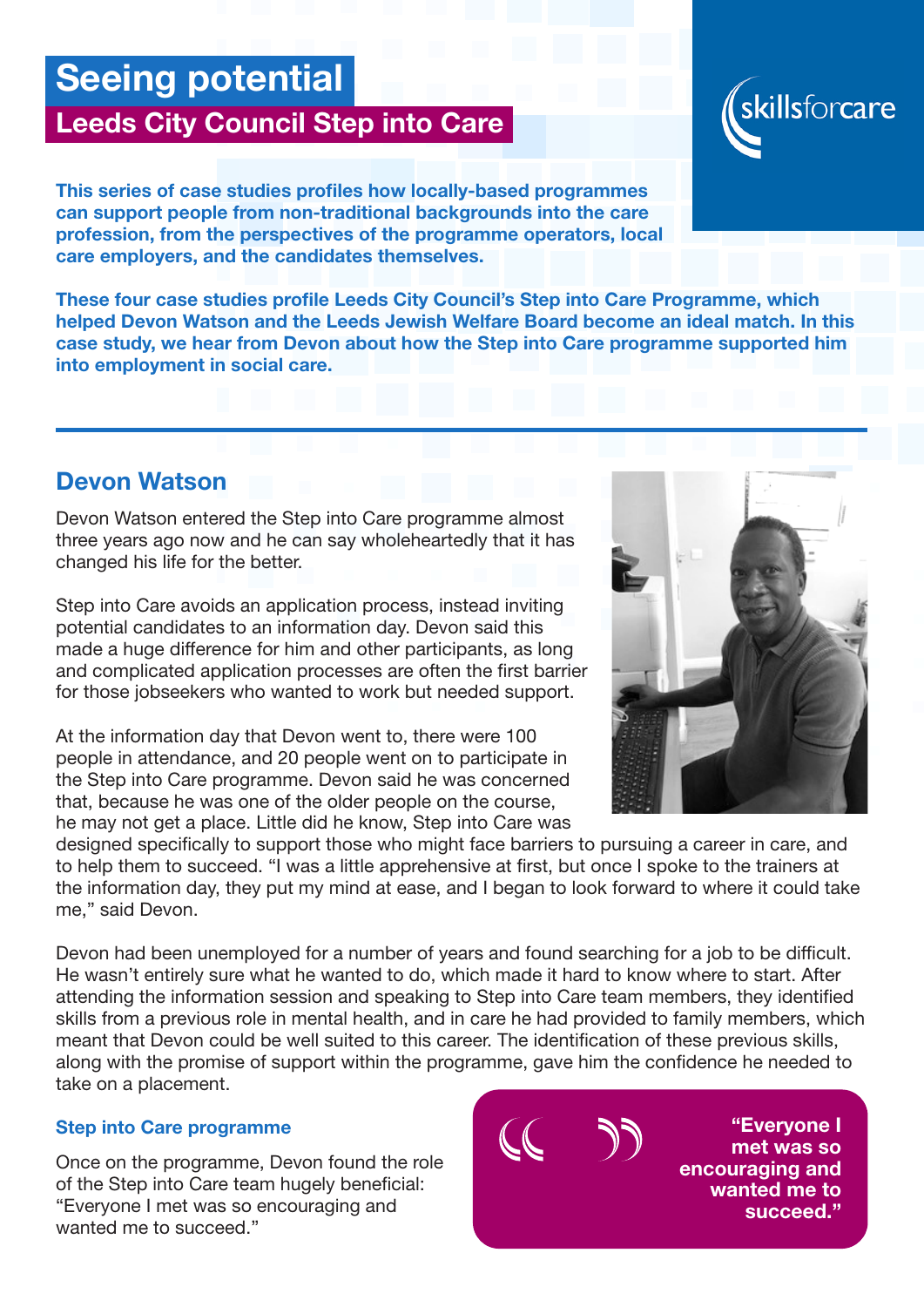Throughout the programme, each recruit has a mentor, who they can approach for guidance and help on top of those who support them directly with their training. The programme is also very flexible, so if anything had happened that meant that Devon had to pause, this could have been accommodated.

Leeds City College was a significant partner in Step into Care, and candidates had access to the college to complete their two-week training whenever they needed it. Like many candidates, Devon didn't have a computer at home, so being able to use the college was vital. What's more, this gave him the ability to check in with his trainers in person, and he could also reach out virtually. The trainers also helped to instill confidence in their candidate and were on hand to help with any part of the course, giving participants like Devon even more confidence that they could succeed.

#### Stepping into a work placement

Step into Care matches candidates to organisations which are on a direct public transport link from their homes. Devon found this made a huge difference to his ability to stay on track with the placement and keep going. They also give candidates bus passes which was crucial, as Devon said that some on the course were not receiving their support payments until the end of the week, and they would not have been able to keep up with the programme otherwise. As well as travel, LCC also provides lunch to candidates while they are carrying out their two-week training and two-week placement. This is another way they remove barriers, by ensuring that candidates have everything they need to participate in the programme. Devon said: "This programme aimed to really pull away as many of those barriers as possible in terms of your placement" and that "all these things added up to take the pressure off and give me the push I needed to continue."

> "This programme aimed to really pull away as many of those barriers as possible in terms of your placement. All these things added up to take the pressure off and give me the push I needed to continue."

The most important thing this programme gave Devon, and many of the people who participate, was confidence. Devon talked about how the kind and dedicated team at Step into Care were invested in the achievement of their candidates, and took the time to really get to know them, which he felt was key to everyone's achievement, including his.

Devon says: "You are also invested in your organisation because they've given you an opportunity. Because they have seen you right from the start and are helping and encouraging you to succeed".

With a guaranteed interview at the end, both parties wanted the two weeks to go well and there was strong buy in and support from both the employer and candidate. Knowing that there was a guaranteed interview and the potential of a full-time job at the end really focused Devon's efforts, giving him extra motivation and encouraging him to "put the work in". It also gave him a no obligation opportunity to try it and find out whether it was for him.

Because candidates are often new to the sector, they shadow a current team member, to learn the practical skills they need. This removes any nervousness, because candidates can see how things are done by an experienced colleague first, and slowly learn to carry out tasks themselves over the two-week period.